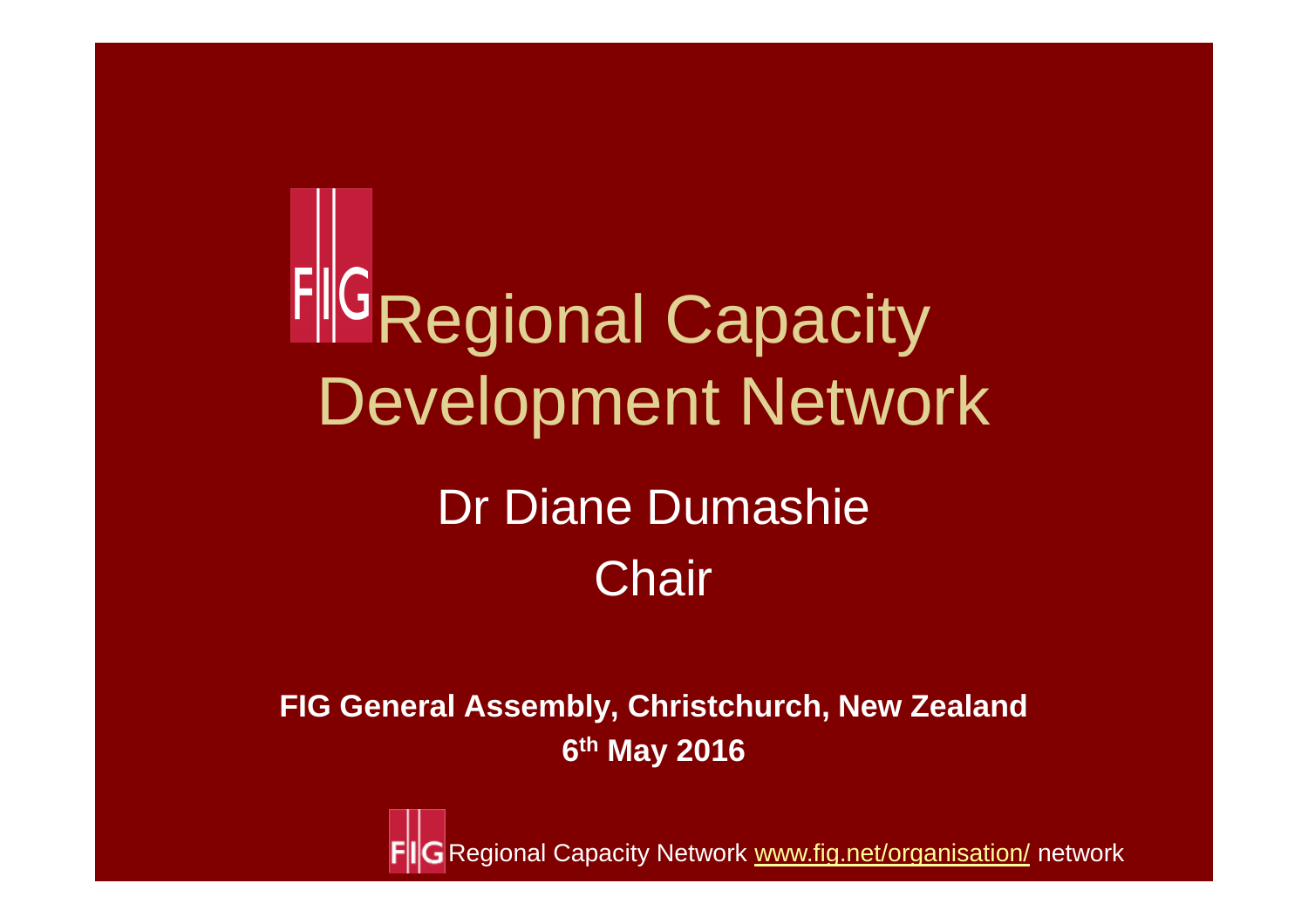

Africa Regional Network2015 Workshop: Nairobi, Kenya

> **Challenges and Opportunities in Facing the SDG's:**

**Generational Diversity and Technology in the Land Professionals Sector** 



Hosted and Supported by the FIG Family…….

ARN Roundtable – Christchurch 2016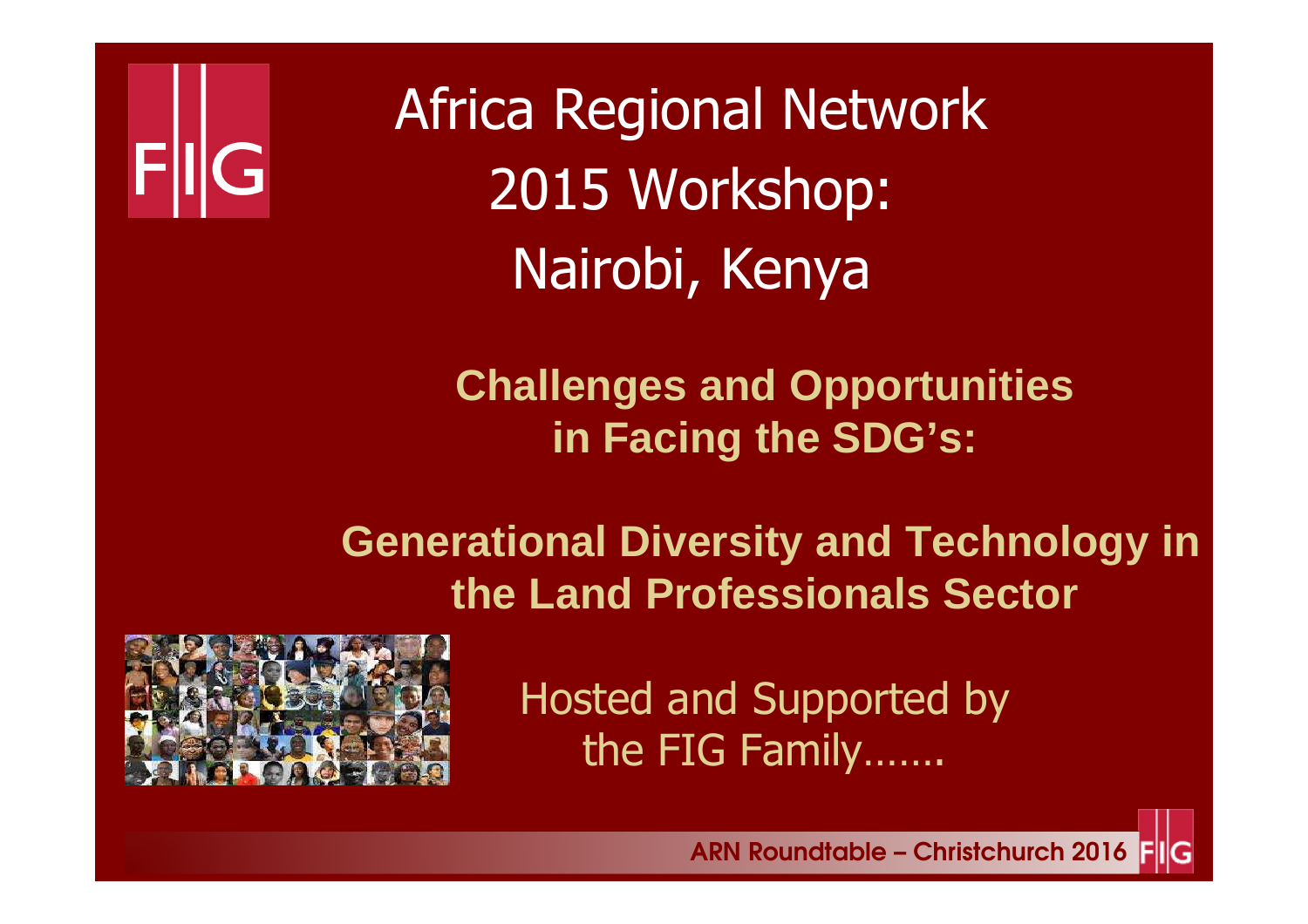# **ARN next steps**







#### •**Nairobi Workshop 2015 , Kenya**

Listened and received comments,

- •document to be finalised and
- •Uploaded and accessible to all.
- •YSN/Africa will formalise their Africa chapter and roll- out their Mentoring program
- • **Workshop 2016**, West Africa preparations with partners underway

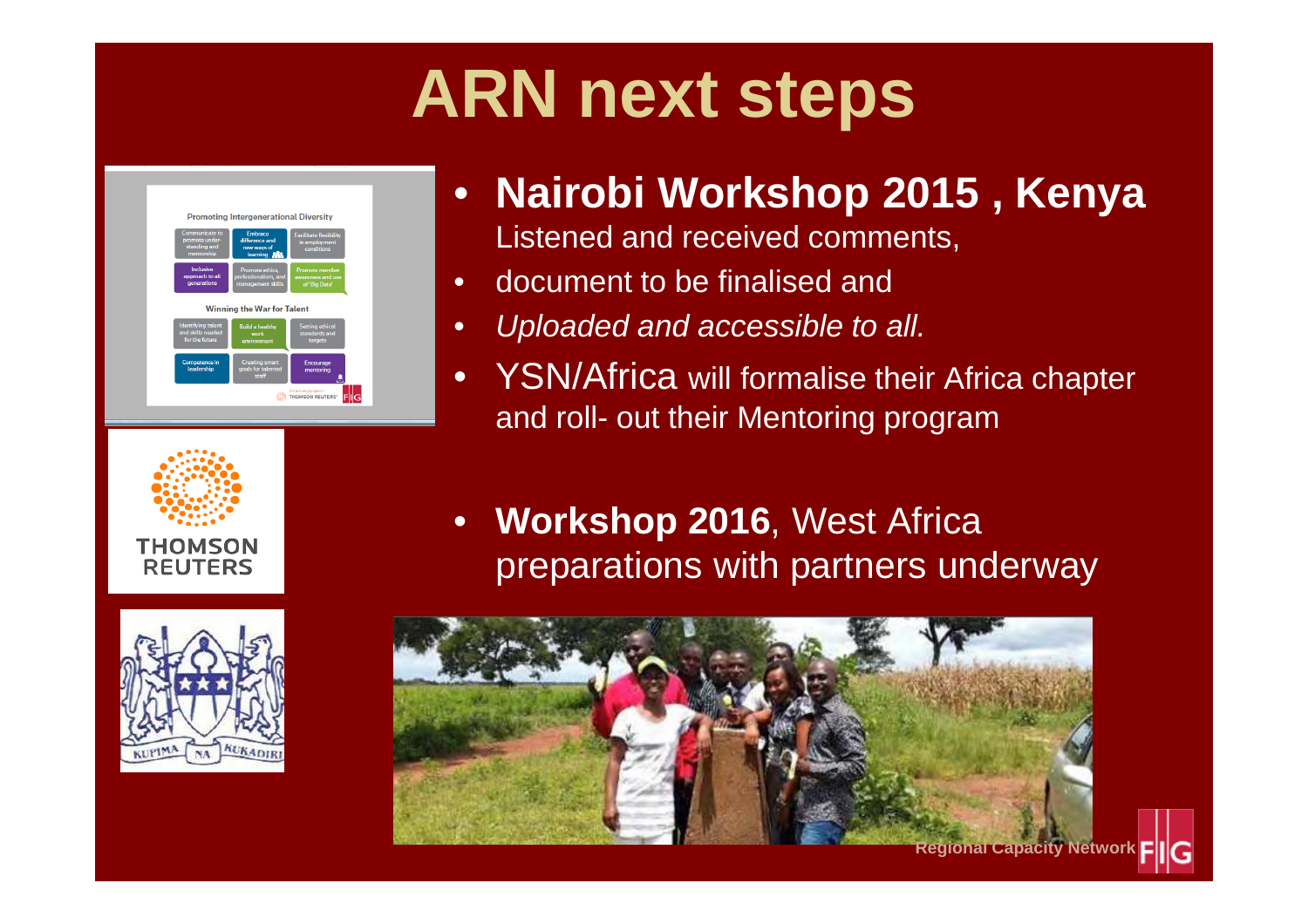## **Regional Proposal-** Pacific Island Countries and Territories

- Progress with PICTs Region
- Council approved in principle & work plan finalised in May
- Early lead: Pacific Geospatial & Surveying Council (PGSC) outreach to UN GGIM/AP

## Aims to enable:

- A framework to provide sustainable resource base to support geospatial and survey activities
- Consideration to broaden to other FIG disciplines
- A self reliant community that has a culture of learning, innovation, collaboration and gender equality activities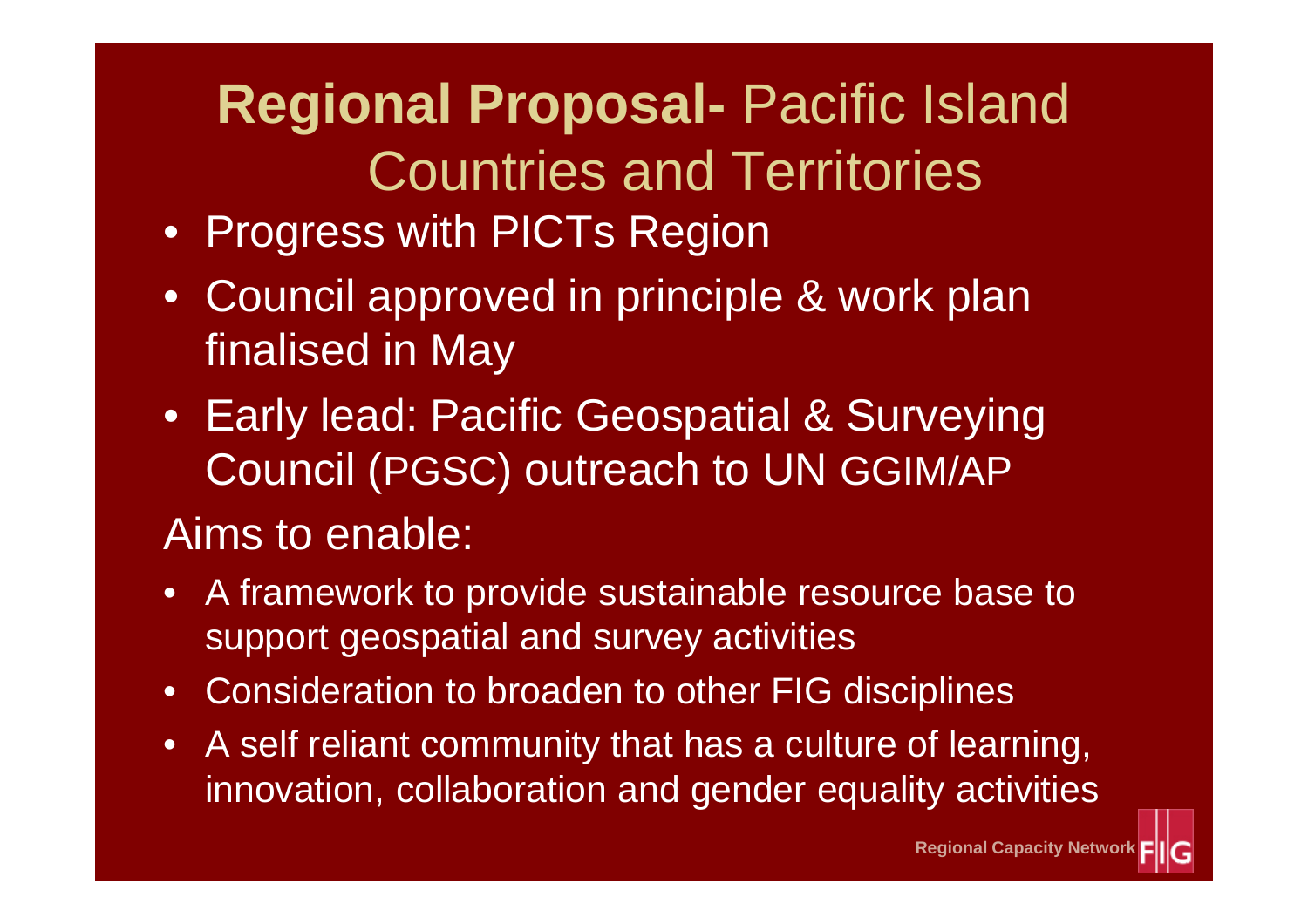# FIG SIDS Workshop and **Declaration**

• **34 participants**  including from PICs, Caribbean, Zanzibar.

### **Clear message**

• Need for capacity building, knowledge sharing and partnerships.

#### **FIG Christchurch Declaration:** Responding to Climate Change and Tenure Insecurity in Small Island Developing States: The Role of Land Professionals

We the participants of the FIG Small Island Developing States workshop held in Christchurch from April 30 to May 4, acknowledge the inherent diversity between SIDS countries in governance, rate of urbanisation, population density, geomorphology, exposure to natural hazards, and land tenure arrangements. We are also cognizant that SIDS share many common characteristics of small population, their dispersed nature and physical isolation from markets, high levels of exposure to the impacts of climate change and natural hazards, and severe limitations in capacity. We recall the SAMOA Pathway declared SIDS remains a special case for sustainable development in view of their unique and particular vulnerabilities.

We reaffirm the significance of the 2030 Agenda for Sustainable Development and the associated goals, targets and indicators in efforts to reduce poverty, protect human rights, promote gender equality, and protect natural resources.

We recall the 2010 FIG Sydney Agenda for Action, the 2013 FIG Suva Statement on Spatially Responsible Governance that, together with the 2015 United Nations Resolution on Global Geodetic Reference Frame, established a clear framework for developing capacity in land governance within Small Island Developing States (SIDS), and the roles and responsibilities for land professionals and practitioners.

We acknowledge the unprecedented global momentum to improve security of land and natural resources tenure and reaffirm the importance of the Voluntary Guidelines on the Responsible Governance of Tenure of Land, Fisheries and Forests (VGGTs), the Continuum of Land Rights and the Global Land Tool Network's suite of pro-poor and gender-responsive land tools.

We, hereby issue this FIG Christchurch Declaration on Responding to Climate Change and Tenure Insecurity in Small Island Developing States: The Role of Land Professionals, and resolve to:

Address climate change, natural disaster and urbanisation challenges and vulnerabilities through:

- Advocating for the adoption in national policy and legal frameworks relevant international instruments, including the Sendai Framework, the United Nations Declaration on the Rights of Indigenous Peoples (UNDRIP), the Convention on the Elimination of all Forms of Discrimination Against Women (CEDAW).
- Advocating for land policy and legal frameworks informed by the VGGTs that recognise, respect and safeguard all legal and legitimate tenure rights, provide access to justice to resolve land disputes, are pro-poor and gender-responsive, and provide for effective and participation by all.